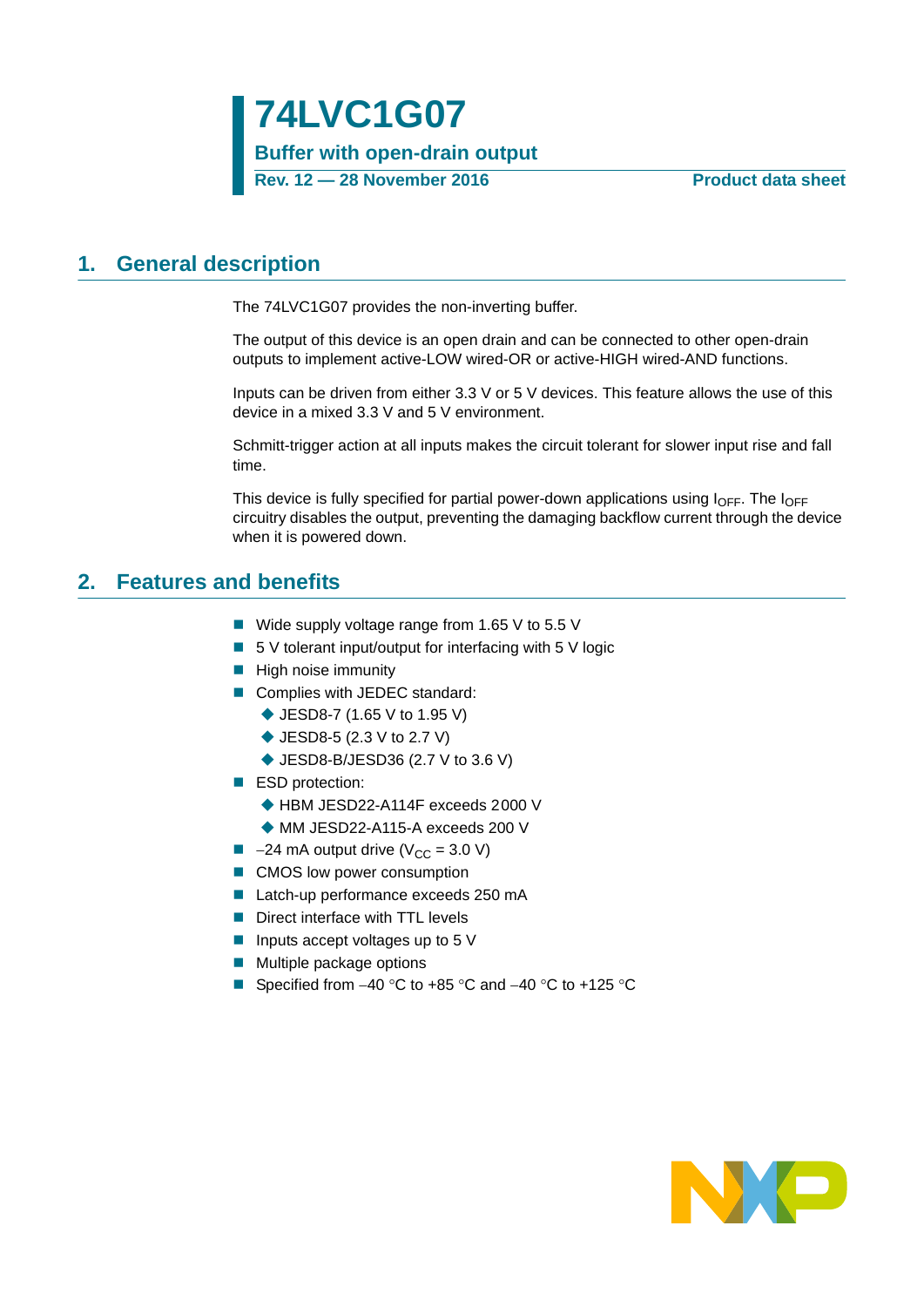**Buffer with open-drain output**

# <span id="page-1-1"></span>**3. Ordering information**

| <b>Ordering information</b><br>Table 1. |                          |                                 |                                                                                                                                          |                     |  |  |  |  |  |
|-----------------------------------------|--------------------------|---------------------------------|------------------------------------------------------------------------------------------------------------------------------------------|---------------------|--|--|--|--|--|
| <b>Type number</b>                      | Package                  |                                 |                                                                                                                                          |                     |  |  |  |  |  |
|                                         | <b>Temperature range</b> | <b>Name</b>                     | <b>Description</b>                                                                                                                       | <b>Version</b>      |  |  |  |  |  |
| 74LVC1G07GW                             | $-40$ °C to +125 °C      | TSSOP5                          | plastic thin shrink small outline package; 5 leads;<br>body width 1.25 mm                                                                | SOT353-1            |  |  |  |  |  |
| 74LVC1G07GV                             | $-40$ °C to +125 °C.     | $SC-74A$                        | plastic surface-mounted package; 5 leads                                                                                                 | SOT753              |  |  |  |  |  |
| 74LVC1G07GM                             | $-40$ °C to +125 °C.     | XSON <sub>6</sub>               | plastic extremely thin small outline package;<br>no leads; 6 terminals; body $1 \times 1.45 \times 0.5$ mm                               | SOT886              |  |  |  |  |  |
| 74LVC1G07GF                             | $-40$ °C to +125 °C.     | XSON <sub>6</sub>               | plastic extremely thin small outline package;<br>no leads; 6 terminals; body $1 \times 1 \times 0.5$ mm                                  | SOT891              |  |  |  |  |  |
| 74LVC1G07GN                             | $-40$ °C to +125 °C.     | XSON <sub>6</sub>               | extremely thin small outline package; no leads;<br>6 terminals; body $0.9 \times 1.0 \times 0.35$ mm                                     | SOT <sub>1115</sub> |  |  |  |  |  |
| 74LVC1G07GS                             | $-40$ °C to +125 °C      | XSON <sub>6</sub>               | extremely thin small outline package; no leads;<br>6 terminals; body $1.0 \times 1.0 \times 0.35$ mm                                     | SOT <sub>1202</sub> |  |  |  |  |  |
| 74LVC1G07GX                             | $-40$ °C to +125 °C.     | X <sub>2</sub> SON <sub>5</sub> | X2SON5: plastic thermal enhanced extremely thin<br>small outline package; no leads; 5 terminals;<br>body $0.8 \times 0.8 \times 0.35$ mm | SOT1226             |  |  |  |  |  |

### <span id="page-1-2"></span>**4. Marking**

#### **Table 2. Marking**

| <b>Type number</b> | Marking code <sup>[1]</sup> |
|--------------------|-----------------------------|
| 74LVC1G07GW        | VS                          |
| 74LVC1G07GV        | <b>V07</b>                  |
| 74LVC1G07GM        | <b>VS</b>                   |
| 74LVC1G07GF        | VS                          |
| 74LVC1G07GN        | VS                          |
| 74LVC1G07GS        | VS                          |
| 74LVC1G07GX        | VS                          |

<span id="page-1-0"></span>[1] The pin 1 indicator is located on the lower left corner of the device, below the marking code.

# <span id="page-1-3"></span>**5. Functional diagram**

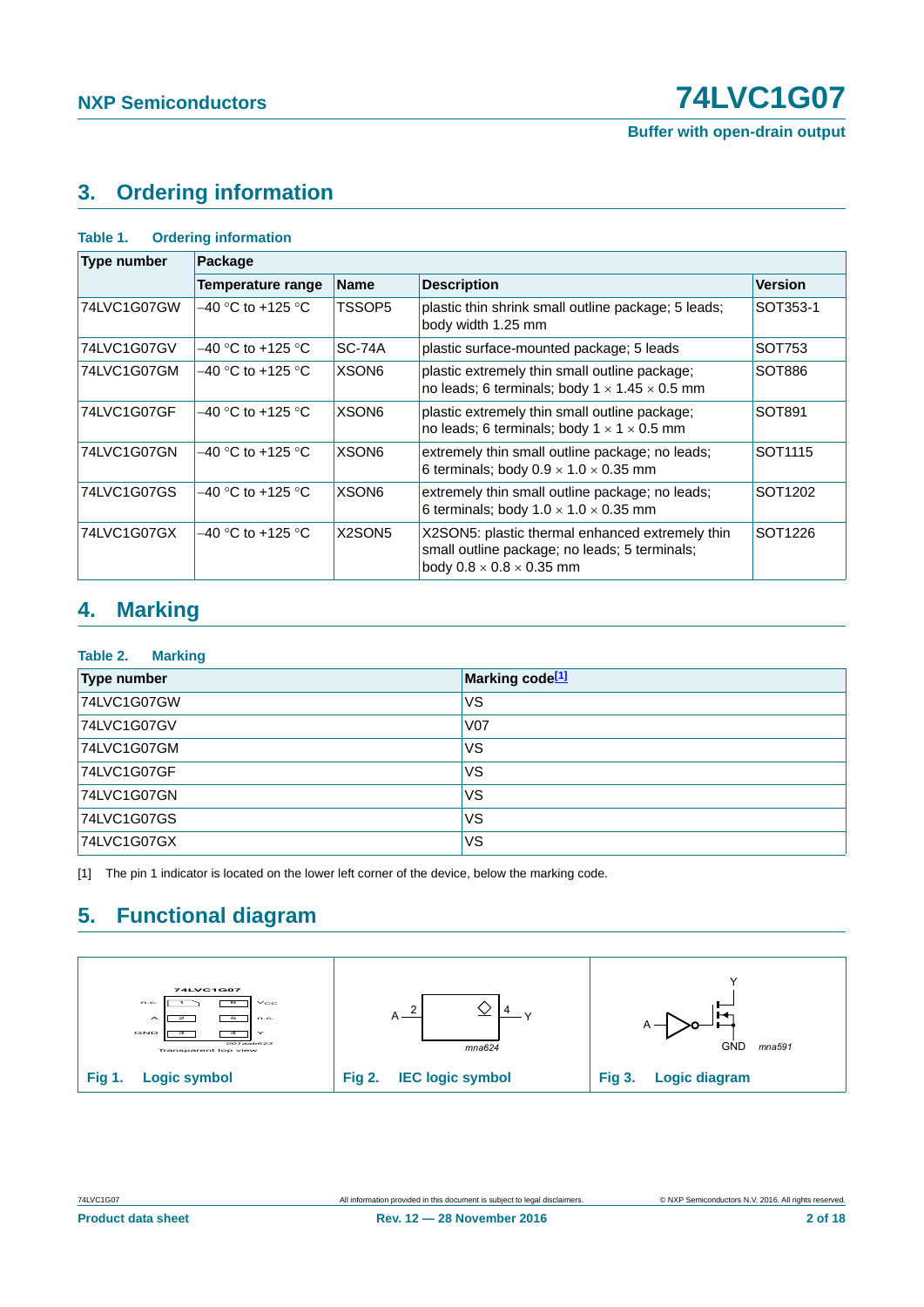**Buffer with open-drain output**

# <span id="page-2-0"></span>**6. Pinning information**

### **6.1 Pinning**

<span id="page-2-1"></span>

### **6.2 Pin description**

<span id="page-2-2"></span>

| Table 3.<br><b>Pin description</b> |                   |       |                    |
|------------------------------------|-------------------|-------|--------------------|
| Symbol                             | Pin               |       | <b>Description</b> |
|                                    | TSSOP5 and X2SON5 | XSON6 |                    |
| n.c.                               |                   |       | not connected      |
| <b>A</b>                           | 2                 |       | data input         |
| <b>GND</b>                         | 3                 | 3     | ground (0 V)       |
|                                    | 4                 | 4     | data output        |
| n.c.                               |                   | 5     | not connected      |
| $V_{CC}$                           | 5                 | 6     | supply voltage     |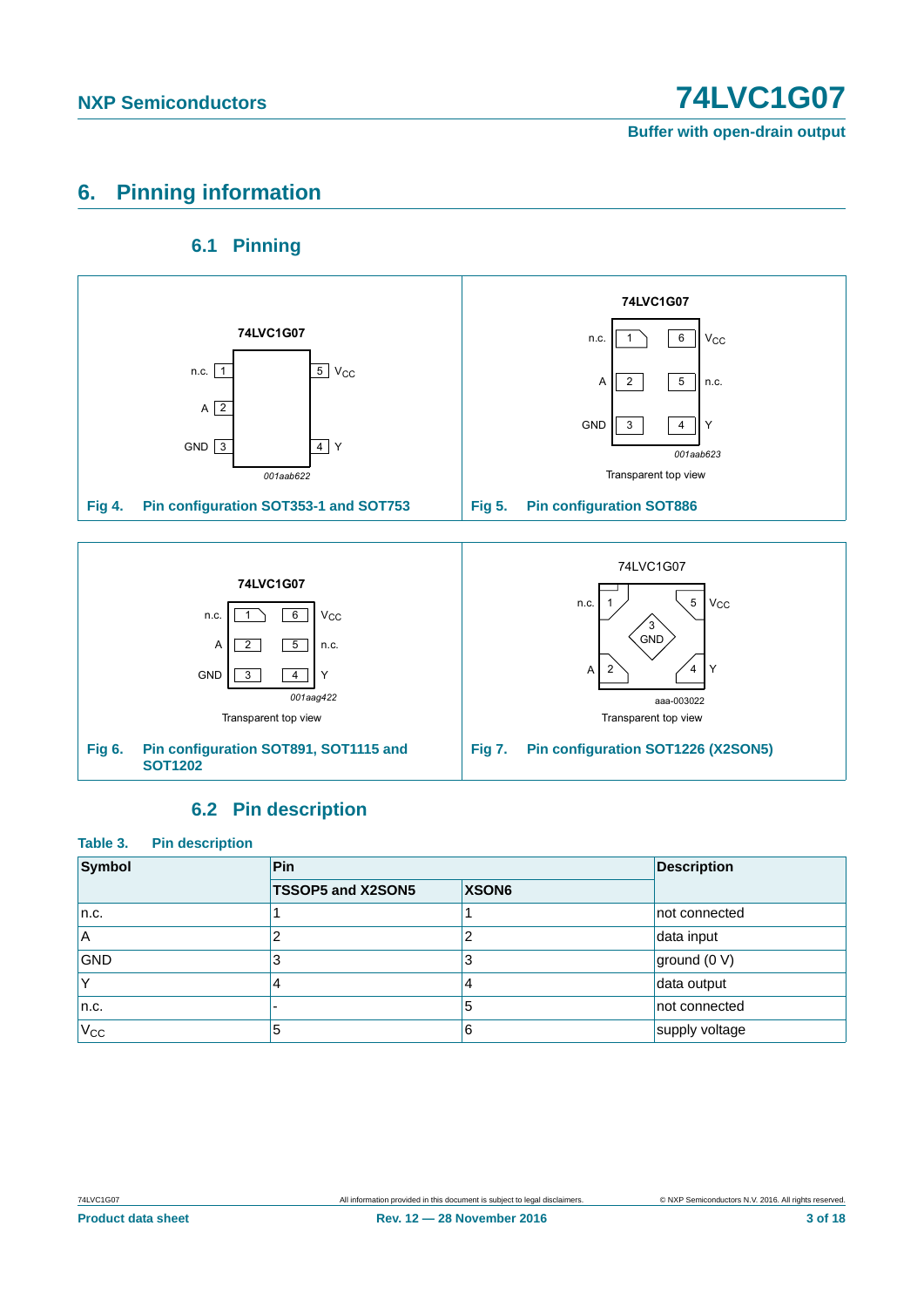# <span id="page-3-4"></span>**7. Functional description**

|         | Table 4. Function table <sup>[1]</sup> |                 |  |
|---------|----------------------------------------|-----------------|--|
| Input A |                                        | <b>Output Y</b> |  |
|         |                                        |                 |  |
| lн      |                                        |                 |  |

<span id="page-3-0"></span>[1]  $H = HIGH$  voltage level; L = LOW voltage level; Z = high-impedance OFF-state.

### <span id="page-3-5"></span>**8. Limiting values**

#### **Table 5. Limiting values**

*In accordance with the Absolute Maximum Rating System (IEC 60134). Voltages are referenced to GND (ground = 0 V).*

| Symbol            | <b>Parameter</b>        | <b>Conditions</b>                      | <b>Min</b> | <b>Max</b> | Unit        |
|-------------------|-------------------------|----------------------------------------|------------|------------|-------------|
| $V_{\rm CC}$      | supply voltage          |                                        | $-0.5$     | $+6.5$     | V           |
| $I_{\mathsf{IK}}$ | input clamping current  | $V_1 < 0 V$                            | $-50$      |            | mA          |
| $V_{1}$           | input voltage           | $\boxed{1}$                            | $-0.5$     | $+6.5$     | V           |
| $I_{OK}$          | output clamping current | $V_O < 0$ V                            | $-50$      |            | mA          |
| $V_{\rm O}$       | output voltage          | $[1]$<br>Active mode                   | $-0.5$     | $+6.5$     | V           |
|                   |                         | $[1][2]$<br>Power-down mode            | $-0.5$     | $+6.5$     | V           |
| I <sub>o</sub>    | output current          | $V_{\Omega} = 0$ V to 6.5 V            |            | 50         | mA          |
| $I_{\rm CC}$      | supply current          |                                        |            | 100        | mA          |
| <b>I</b> GND      | ground current          |                                        | $-100$     | ٠          | mA          |
| $T_{\text{stg}}$  | storage temperature     |                                        | $-65$      | $+150$     | $^{\circ}C$ |
| $P_{\text{tot}}$  | total power dissipation | $[3]$<br>$T_{amb} = -40$ °C to +125 °C | ۰          | 250        | <b>mW</b>   |

<span id="page-3-1"></span>[1] The minimum input and output voltage ratings may be exceeded if the input and output current ratings are observed.

<span id="page-3-2"></span>[2] When  $V_{CC} = 0$  V (Power-down mode), the output voltage can be 5.5 V in normal operation.

<span id="page-3-3"></span>[3] For TSSOP5 and SC-74A packages: above 87.5 °C the value of  $P_{tot}$  derates linearly with 4.0 mW/K. For XSON6 and X2SON5 package: above 118 °C the value of  $P_{tot}$  derates linearly with 7.8 mW/K.

### <span id="page-3-6"></span>**9. Recommended operating conditions**

| Symbol                      | <b>Parameter</b>                       | <b>Conditions</b>                 | Min   | <b>Typ</b>               | <b>Max</b> | Unit        |  |
|-----------------------------|----------------------------------------|-----------------------------------|-------|--------------------------|------------|-------------|--|
| $V_{\rm CC}$                | supply voltage                         |                                   | 1.65  | ٠                        | 5.5        | v           |  |
| V                           | input voltage                          |                                   | 0     | $\overline{\phantom{a}}$ | 5.5        | V           |  |
| V <sub>o</sub>              | output voltage                         | Active mode                       | 0     | $\overline{\phantom{a}}$ | 5.5        | V           |  |
|                             |                                        | Power-down mode: $V_{CC} = 0$ V   | 0     | $\overline{\phantom{a}}$ | 5.5        | V           |  |
| $\mathsf{T}_{\mathsf{amb}}$ | ambient temperature                    |                                   | $-40$ | $\overline{\phantom{a}}$ | $+125$     | $^{\circ}C$ |  |
| $\Delta t/\Delta V$         | input transition rise and<br>fall rate | $V_{\text{CC}}$ = 1.65 V to 2.7 V |       | $\overline{\phantom{a}}$ | 20         | ns/V        |  |
|                             |                                        | $V_{CC}$ = 2.7 V to 5.5 V         | ۰     | $\overline{\phantom{a}}$ | 10         | ns/V        |  |

#### **Table 6. Recommended operating conditions**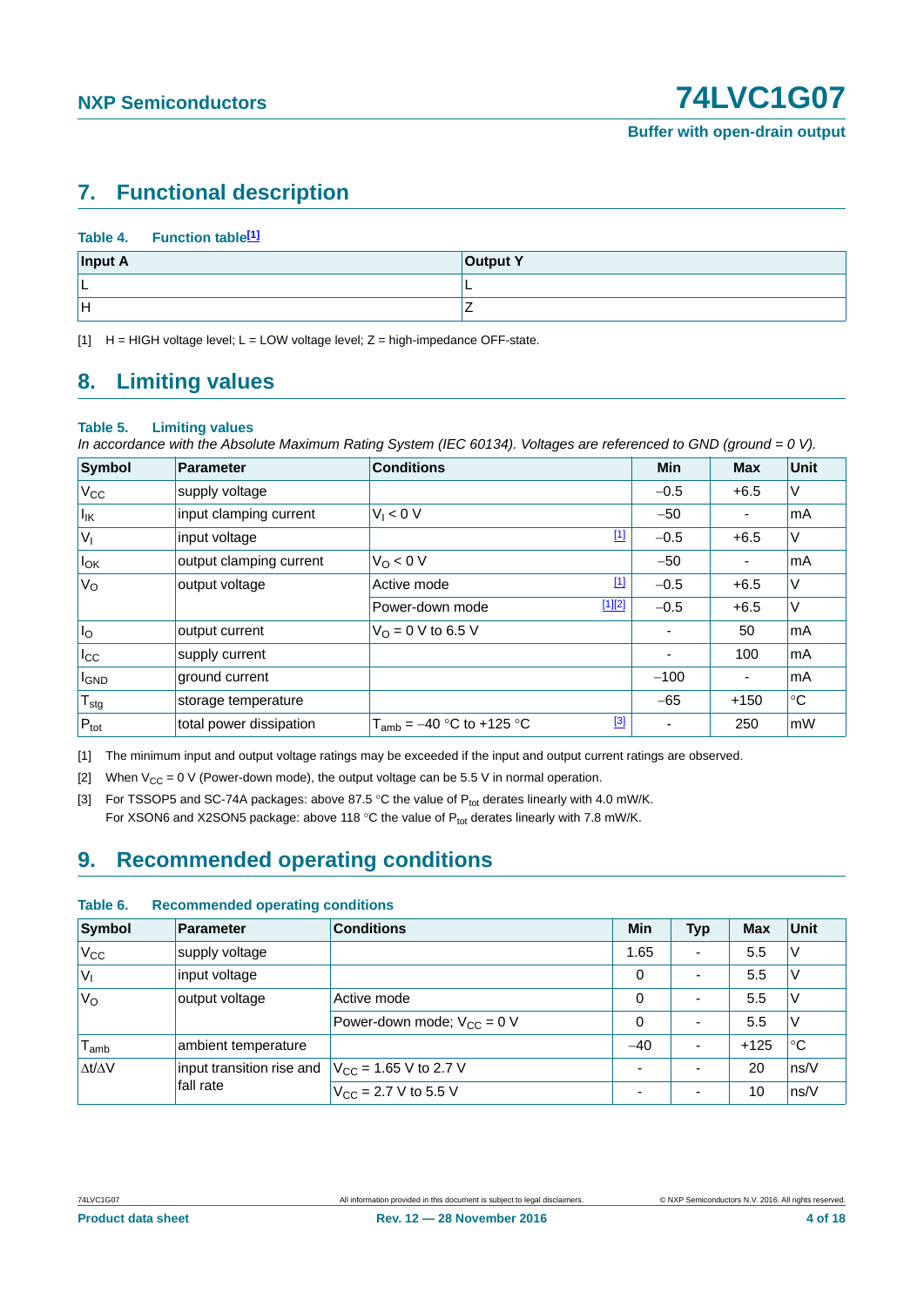# **NXP Semiconductors 12021 12031 1204 1205 1206 1207**

**Buffer with open-drain output**

# <span id="page-4-3"></span>**10. Static characteristics**

#### <span id="page-4-2"></span>**Table 7. Static characteristics**

*At recommended operating conditions; voltages are referenced to GND (ground = 0 V).*

|                        | Symbol Parameter<br><b>Conditions</b> |                                                                                 |       |                          | $-40$ °C to +85 °C       |                | $-40$ °C to +125 °C      |                | Unit    |
|------------------------|---------------------------------------|---------------------------------------------------------------------------------|-------|--------------------------|--------------------------|----------------|--------------------------|----------------|---------|
|                        |                                       |                                                                                 |       | Min                      | Typ <sup>[1]</sup>       | <b>Max</b>     | Min                      | <b>Max</b>     |         |
| V <sub>IH</sub>        | <b>HIGH-level</b>                     | $V_{CC}$ = 1.65 V to 1.95 V                                                     |       | $0.65V_{CC}$             | $\blacksquare$           | $\blacksquare$ | $0.65V_{CC}$             | $\blacksquare$ | V       |
|                        | input voltage                         | $V_{\text{CC}} = 2.3 \text{ V}$ to 2.7 V                                        |       | 1.7                      |                          |                | 1.7                      |                | $\vee$  |
|                        |                                       | $V_{CC}$ = 2.7 V to 3.6 V                                                       |       | 2.0                      |                          |                | 2.0                      |                | V       |
|                        |                                       | $V_{\text{CC}} = 4.5 \text{ V}$ to 5.5 V                                        |       | $0.7V_{CC}$              | ۰                        |                | $0.7V_{CC}$              |                | V       |
| $V_{IL}$               | LOW-level                             | $V_{CC}$ = 1.65 V to 1.95 V                                                     |       | $\blacksquare$           | $\blacksquare$           | $0.35V_{CC}$   |                          | $0.35V_{CC}$   | V       |
|                        | input voltage                         | $V_{\text{CC}} = 2.3 \text{ V}$ to 2.7 V                                        |       | $\blacksquare$           | $\overline{\phantom{a}}$ | 0.7            | $\overline{\phantom{a}}$ | 0.7            | V       |
|                        |                                       | $V_{\text{CC}} = 2.7 \text{ V}$ to 3.6 V                                        |       |                          |                          | 0.8            |                          | 0.8            | $\vee$  |
|                        |                                       | $V_{CC} = 4.5 V$ to 5.5 V                                                       |       | $\overline{\phantom{a}}$ | $\overline{\phantom{a}}$ | $0.3V_{CC}$    | $\blacksquare$           | $0.3V_{CC}$    | $\vee$  |
| $V_{OL}$               | LOW-level                             | $V_I = V_{IH}$ or $V_{IL}$                                                      |       |                          |                          |                |                          |                |         |
|                        | output voltage                        | $I_{\Omega} = 100 \mu A;$<br>$V_{CC}$ = 1.65 V to 5.5 V                         |       |                          | ä,                       | 0.10           | $\blacksquare$           | 0.10           | $\vee$  |
|                        |                                       | $IO = 4 mA$ ; $VCC = 1.65 V$                                                    |       | $\overline{\phantom{a}}$ | $\overline{\phantom{a}}$ | 0.45           | $\blacksquare$           | 0.70           | $\vee$  |
|                        |                                       | $I_{\rm O}$ = 8 mA; $V_{\rm CC}$ = 2.3 V                                        |       |                          |                          | 0.30           | $\blacksquare$           | 0.45           | $\vee$  |
|                        |                                       | $IO$ = 12 mA; $VCC$ = 2.7 V                                                     |       | $\overline{\phantom{a}}$ | $\overline{\phantom{a}}$ | 0.40           | $\blacksquare$           | 0.60           | V       |
|                        |                                       | $I_{\text{O}}$ = 24 mA; $V_{\text{CC}}$ = 3.0 V                                 |       |                          | $\overline{\phantom{a}}$ | 0.55           |                          | 0.80           | $\vee$  |
|                        |                                       | $IO$ = 32 mA; $VCC$ = 4.5 V                                                     |       | $\blacksquare$           |                          | 0.55           | $\blacksquare$           | 0.80           | V       |
| h,                     | input leakage<br>current              | $V_1 = 5.5 V$ or GND;<br>$V_{CC} = 0 V$ to 5.5 V                                | $[2]$ |                          | ±0.1                     | ±1             |                          | ±1             | $\mu$ A |
| $I_{OZ}$               | OFF-state<br>output current           | $V_I = V_{IH}$ or $V_{IL}$ ;<br>$VO$ = $VCC$ or GND; $VCC$ = 5.5 V              |       | ä,                       | ±0.1                     | ±2             | $\blacksquare$           | ±2             | $\mu$ A |
| $I_{OFF}$              | power-off<br>leakage<br>current       | $V_1$ or $V_0$ = 5.5 V; $V_{CC}$ = 0 V                                          |       |                          | ±0.1                     | ±2             |                          | ±2             | μA      |
| $I_{\rm CC}$           | supply current                        | $V_1 = 5.5$ V or GND; $I_0 = 0$ A;<br>$V_{\text{CC}} = 1.65 \text{ V}$ to 5.5 V |       |                          | 0.1                      | 4              | $\blacksquare$           | $\overline{4}$ | $\mu$ A |
| $\Delta I_{\text{CC}}$ | additional<br>supply current          | per pin; $V_1 = V_{CC} - 0.6 V$ ;<br>$IO = 0$ A; $VCC = 2.3$ V to 5.5 V         | $[2]$ |                          | $\overline{5}$           | 500            |                          | 500            | $\mu$ A |
| C <sub>1</sub>         | input<br>capacitance                  | $V_{CC}$ = 3.3 V; V <sub>1</sub> = GND to V <sub>CC</sub>                       |       |                          | 5.0                      |                |                          |                | pF      |

<span id="page-4-0"></span>[1] All typical values are measured at  $T_{amb} = 25 \degree C$ .

<span id="page-4-1"></span>[2] These typical values are measured at  $V_{CC} = 3.3$  V.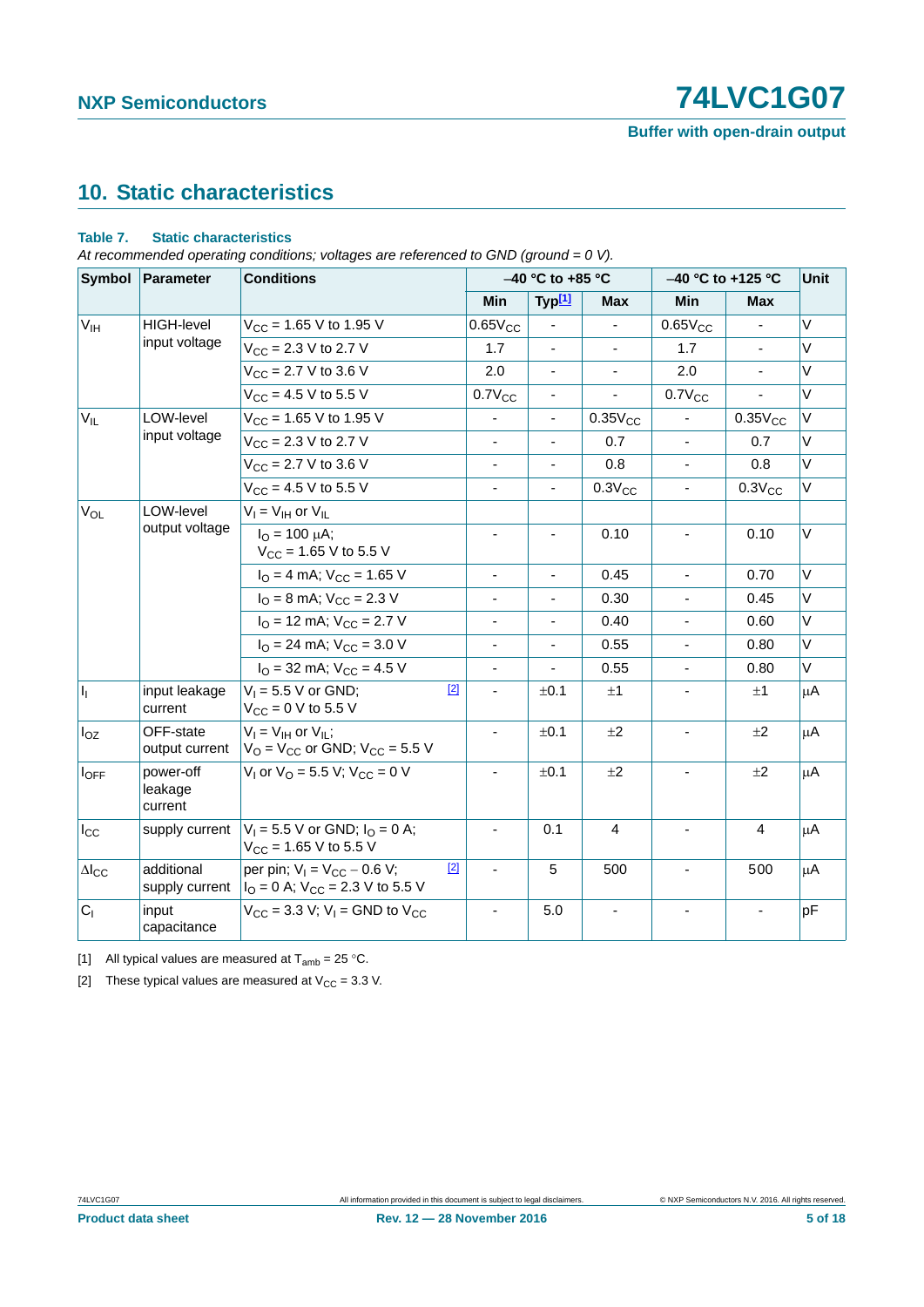## <span id="page-5-4"></span>**11. Dynamic characteristics**

#### **Table 8. Dynamic characteristics**

*Voltages are referenced to GND (ground = 0 V); for load circuit see [Figure 9.](#page-6-0)* 

| Symbol       | Parameter<br><b>Conditions</b>   |                                                   | $-40$ °C to +85 °C |                    |                | $-40$ °C to +125 °C Unit |                          |    |
|--------------|----------------------------------|---------------------------------------------------|--------------------|--------------------|----------------|--------------------------|--------------------------|----|
|              |                                  |                                                   | <b>Min</b>         | Typ <sup>[1]</sup> | <b>Max</b>     | <b>Min</b>               | <b>Max</b>               |    |
| $t_{\rm pd}$ | propagation delay                | $[2]$<br>A to Y; see Figure 8                     |                    |                    |                |                          |                          |    |
|              |                                  | $V_{\text{CC}}$ = 1.65 V to 1.95 V                | 1.0                | 2.6                | 6.7            | 1.0                      | 8.4                      | ns |
|              |                                  | $V_{\text{CC}} = 2.3 \text{ V}$ to 2.7 V          | 0.5                | 1.7                | 5.5            | 0.5                      | 7.0                      | ns |
|              |                                  | $V_{C}$ = 2.7 V                                   | 0.5                | 2.3                | 4.7            | 0.5                      | 6.0                      | ns |
|              |                                  | $V_{CC}$ = 3.0 V to 3.6 V                         | 0.5                | 2.2                | 4.2            | 0.5                      | 5.5                      | ns |
|              |                                  | $V_{\text{CC}} = 4.5 \text{ V}$ to 5.5 V          | 0.5                | 1.6                | 3.5            | 0.5                      | 4.5                      | ns |
| $C_{PD}$     | power dissipation<br>capacitance | [3]<br>$V_1$ = GND to $V_{CC}$ ; $V_{CC}$ = 3.3 V |                    | 7.0                | $\overline{a}$ | $\overline{\phantom{0}}$ | $\overline{\phantom{0}}$ | pF |

<span id="page-5-0"></span>[1] Typical values are measured at  $T_{amb} = 25 \degree C$  and  $V_{CC} = 1.8 \text{ V}$ , 2.5 V, 2.7 V, 3.3 V and 5.0 V respectively.

<span id="page-5-2"></span>[2]  $t_{\text{od}}$  is the same as  $t_{\text{PLZ}}$  and  $t_{\text{PZL}}$ .

<span id="page-5-3"></span>[3] C<sub>PD</sub> is used to determine the dynamic power dissipation ( $P_D$  in  $\mu$ W).

 $P_D = C_{PD} \times V_{CC}^2 \times f_i \times N + \Sigma (C_L \times V_{CC}^2 \times f_o)$  where:

 $f_i$  = input frequency in MHz;

 $f_0$  = output frequency in MHz;

 $C_1$  = output load capacitance in pF;

 $V_{CC}$  = supply voltage in V;

 $N =$  number of inputs switching;

 $\Sigma(C_L \times V_{CC}^2 \times f_0) =$  sum of outputs.

### <span id="page-5-5"></span>**12. Waveforms**



<span id="page-5-1"></span>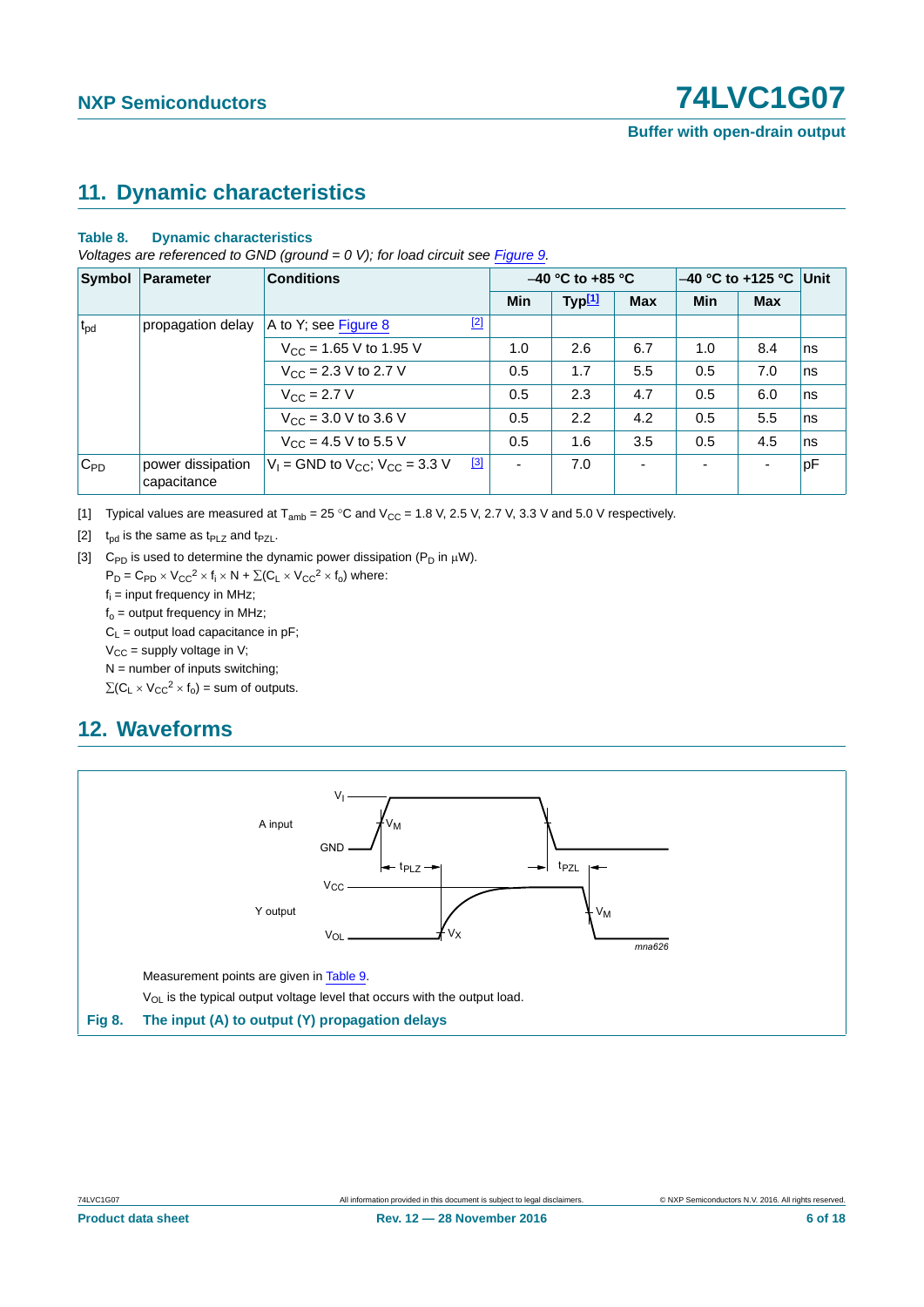# **NXP Semiconductors 12021 12031 1204 1205 1206 1207**

#### **Buffer with open-drain output**

<span id="page-6-1"></span>

| Table 9.<br><b>Measurement points</b> |             |             |                         |  |  |  |
|---------------------------------------|-------------|-------------|-------------------------|--|--|--|
| <b>Supply voltage</b>                 | Input       | Output      |                         |  |  |  |
| $V_{\rm CC}$                          | $V_M$       | $V_M$       | $V_{\rm X}$             |  |  |  |
| 1.65 V to 1.95 V                      | $0.5V_{CC}$ | $0.5V_{CC}$ | $V_{OL}$ + 0.15 V       |  |  |  |
| 2.3 V to 2.7 V                        | $0.5V_{CC}$ | $0.5V_{CC}$ | $V_{\Omega I}$ + 0.15 V |  |  |  |
| 2.7V                                  | 1.5V        | 1.5V        | $V_{OL}$ + 0.3 V        |  |  |  |
| 3.0 V to 3.6 V                        | 1.5V        | 1.5V        | $V_{OL}$ + 0.3 V        |  |  |  |
| 4.5 V to 5.5 V                        | $0.5V_{CC}$ | $0.5V_{CC}$ | $V_{OL}$ + 0.3 V        |  |  |  |



Test data is given in [Table 10.](#page-6-2)

Definitions for test circuit:

 $R_L$  = Load resistance.

 $C_L$  = Load capacitance including jig and probe capacitance.

 $R_T$  = Termination resistance should be equal to the output impedance  $Z_0$  of the pulse generator.

 $V_{EXT}$  = External voltage for measuring switching times.

<span id="page-6-0"></span>**Fig 9. Test circuit for measuring switching times**

#### <span id="page-6-2"></span>**Table 10. Test data**

| <b>Supply voltage</b> | <b>Input</b>    |               | Load  | <b>VEXT</b>  |                      |
|-----------------------|-----------------|---------------|-------|--------------|----------------------|
| $V_{\rm CC}$          | $V_{\parallel}$ | $t_r, t_f$    | $C_L$ | $R_L$        | $ t_{PZL}, t_{PLZ} $ |
| 1.65 V to 1.95 V      | $V_{\rm CC}$    | $\leq 2.0$ ns | 30 pF | 1 k $\Omega$ | $2V_{CC}$            |
| 2.3 V to 2.7 V        | $V_{\rm CC}$    | $\leq 2.0$ ns | 30pF  | $500 \Omega$ | $2V_{CC}$            |
| 2.7V                  | 2.7V            | $\leq$ 2.5 ns | 50 pF | $500 \Omega$ | 6 V                  |
| $3.0 V$ to 3.6 V      | 2.7V            | $\leq$ 2.5 ns | 50pF  | $500 \Omega$ | 6 V                  |
| $14.5$ V to 5.5 V     | Vcc             | $\leq$ 2.5 ns | 50pF  | 500 $\Omega$ | $2V_{CC}$            |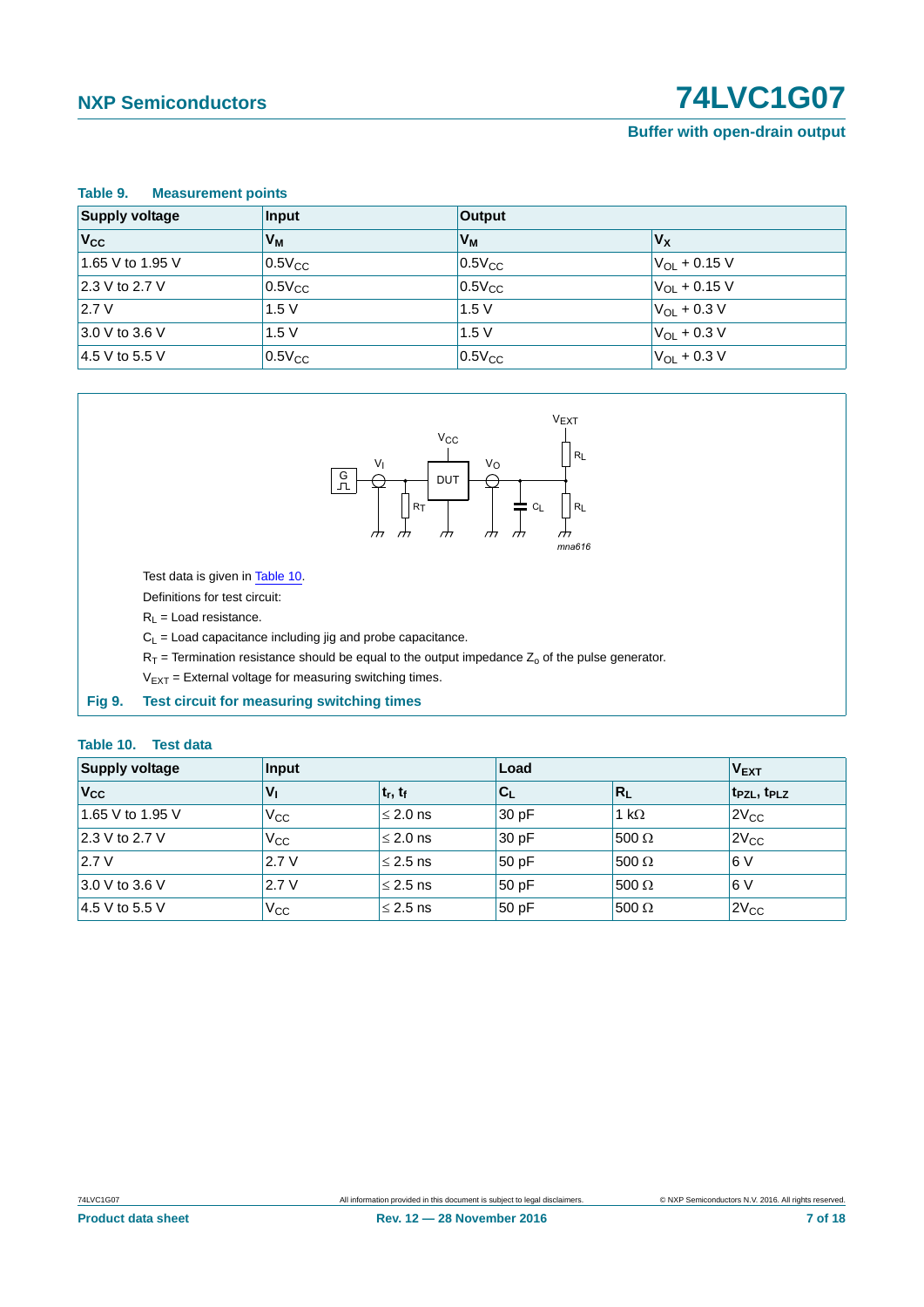**Buffer with open-drain output** 

### <span id="page-7-0"></span>13. Package outline



#### Fig 10. Package outline SOT353-1 (TSSOP5)

74LVC1G07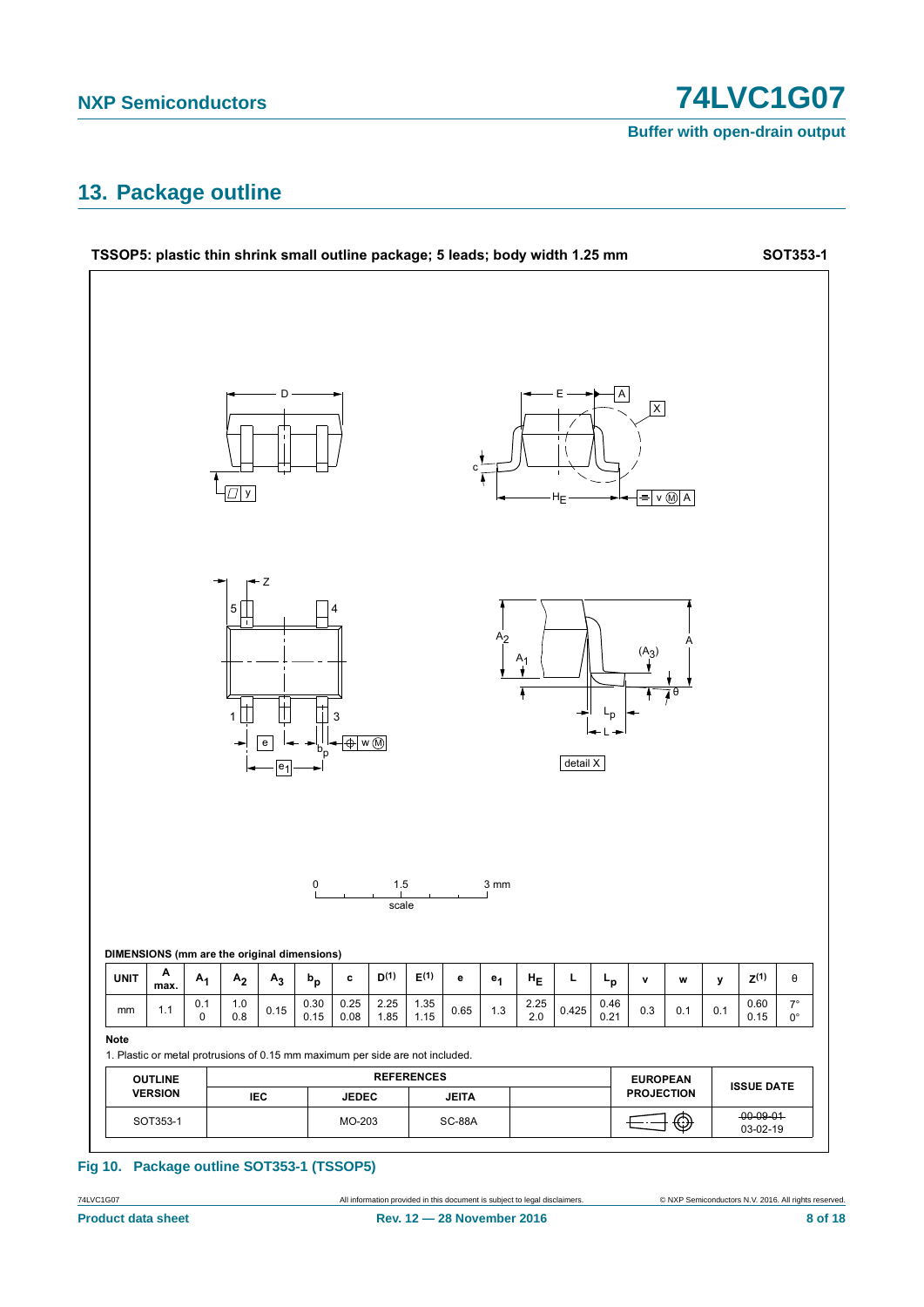**Buffer with open-drain output**



#### **Fig 11. Package outline SOT753 (SC-74A)**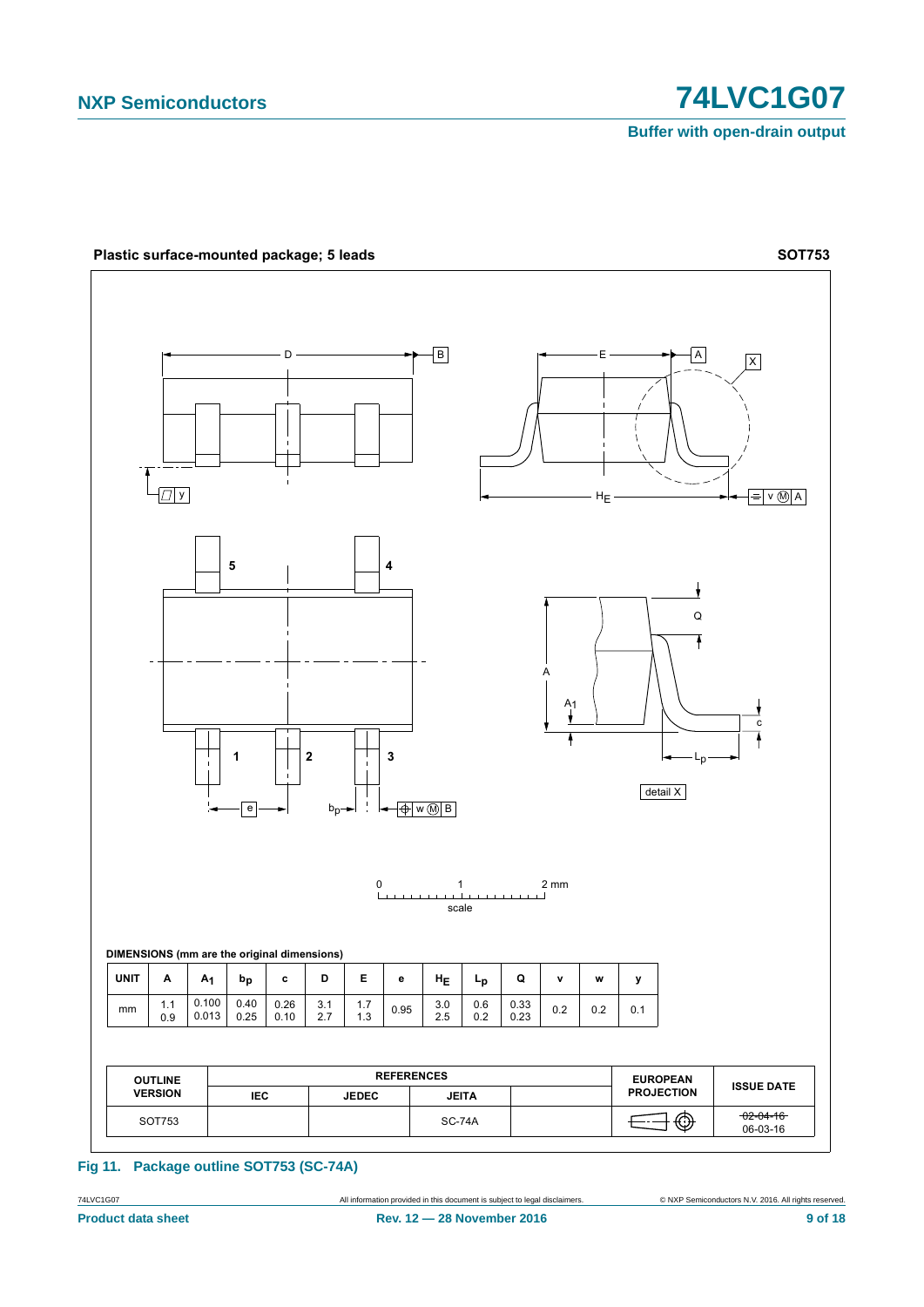**Buffer with open-drain output** 



XSON6: plastic extremely thin small outline package; no leads; 6 terminals; body 1 x 1.45 x 0.5 mm

<span id="page-9-0"></span>Fig 12. Package outline SOT886 (XSON6)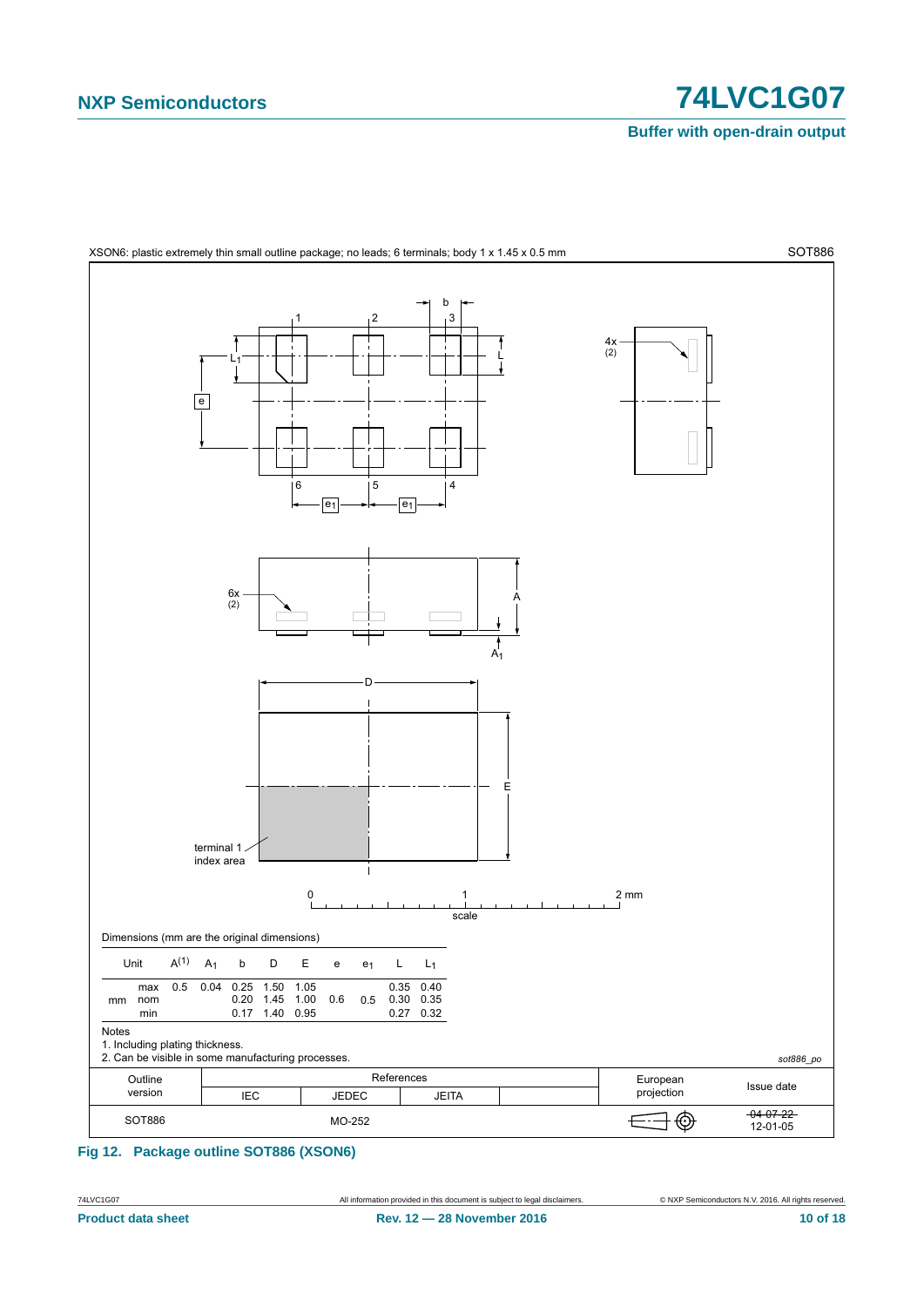**Buffer with open-drain output** 



Fig 13. Package outline SOT891 (XSON6)

74LVC1G07 **Product data sheet**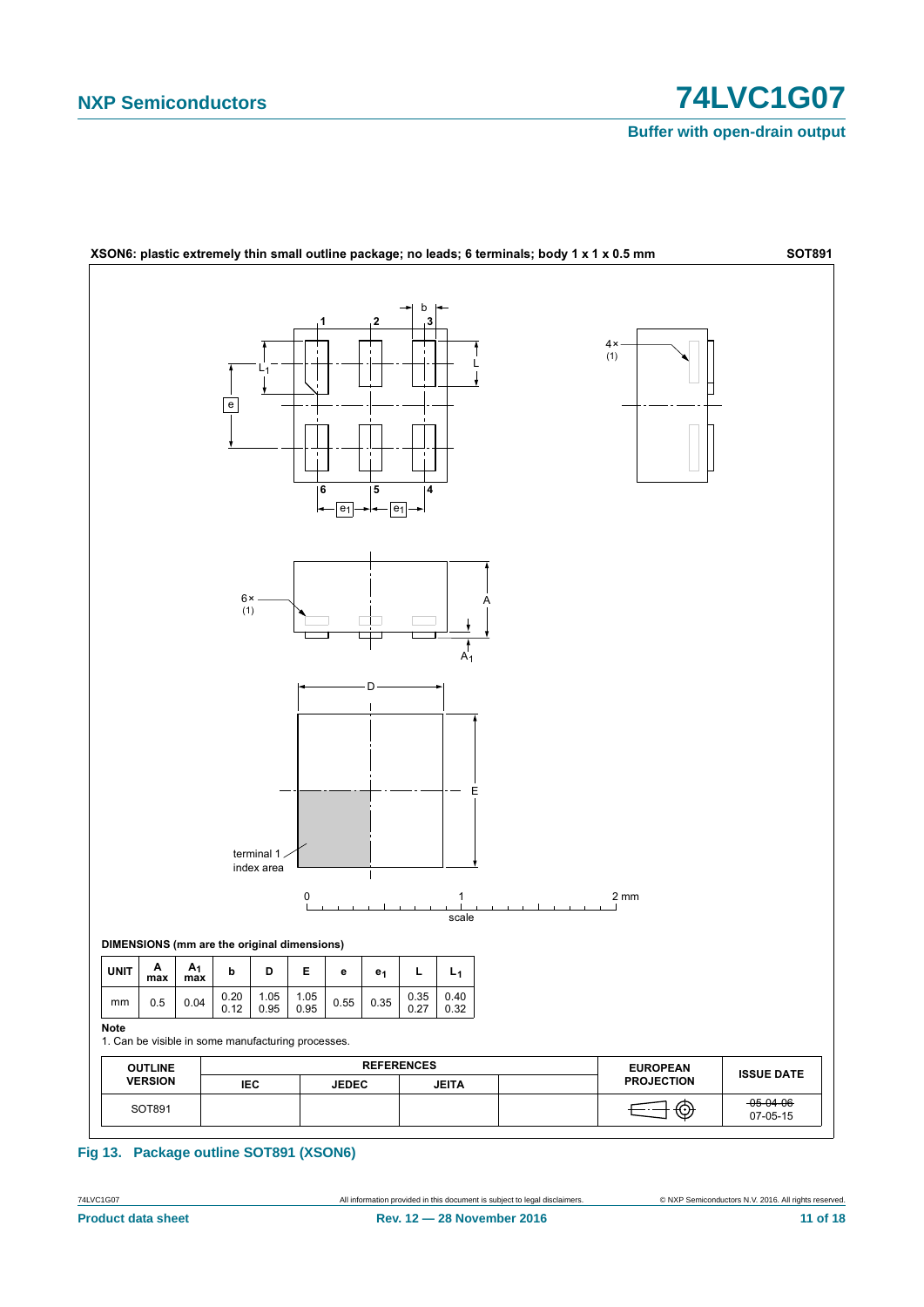**Buffer with open-drain output** 



# XSON6: extremely thin small outline package; no leads;<br>6 terminals; body 0.9 x 1.0 x 0.35 mm

Fig 14. Package outline SOT1115 (XSON6)

74LVC1G07 **Product data sheet** 

12 of 18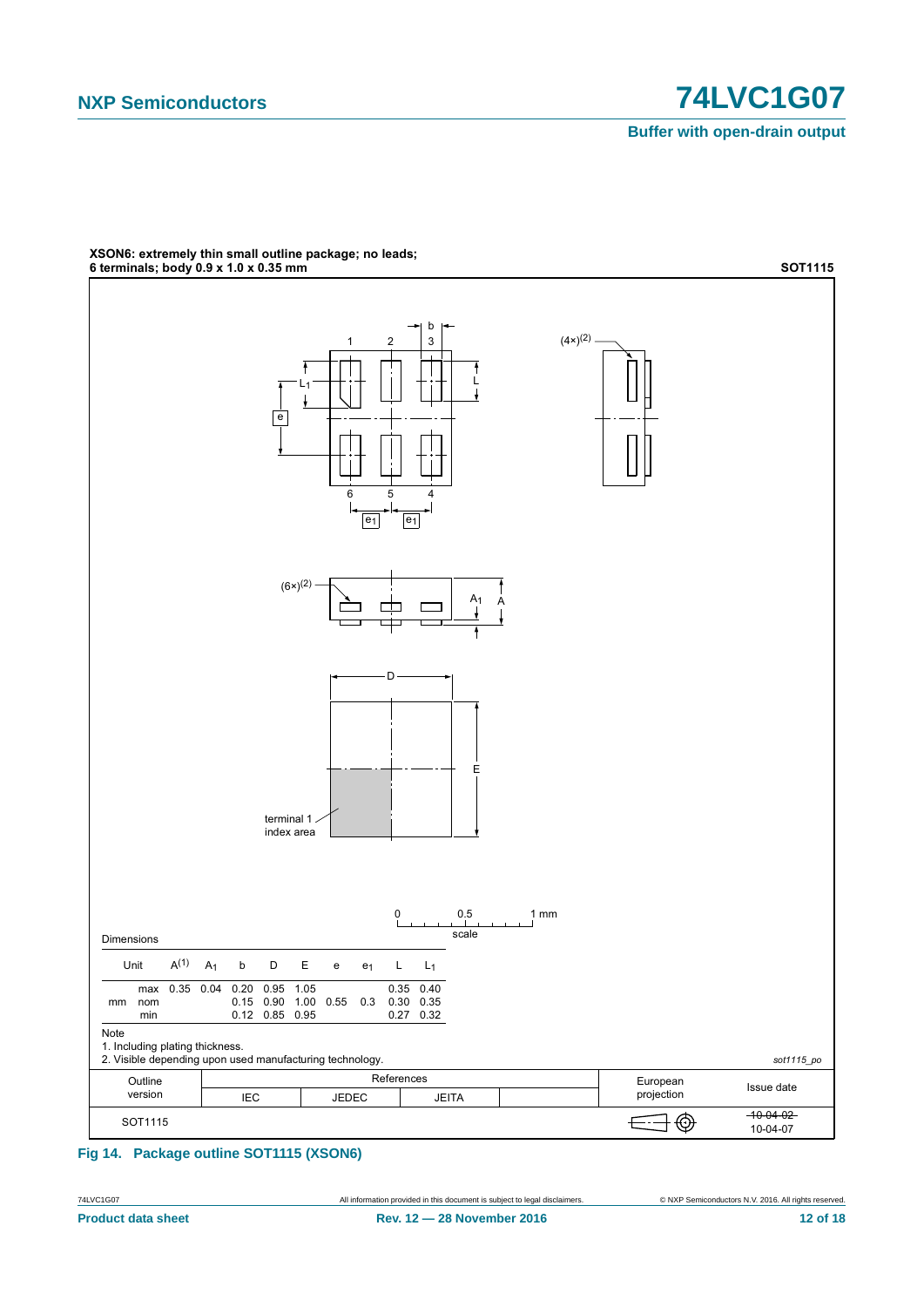**Buffer with open-drain output** 



# XSON6: extremely thin small outline package; no leads;<br>6 terminals; body 1.0 x 1.0 x 0.35 mm

Fig 15. Package outline SOT1202 (XSON6)

74LVC1G07 **Product data sheet**  C NXP Semiconductors N.V. 2016. All rights reserved.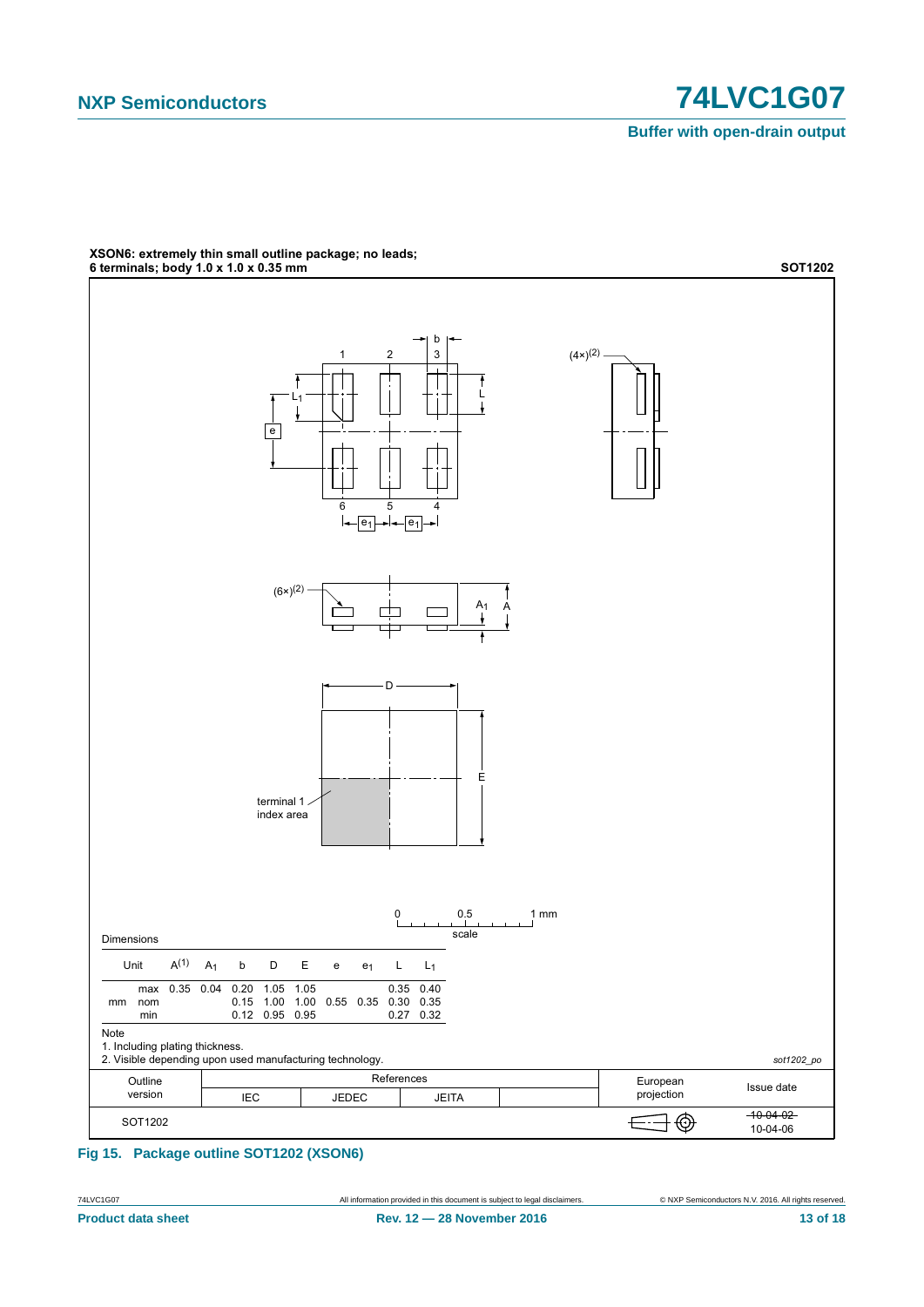**Buffer with open-drain output**



# X2SON5: plastic thermal enhanced extremely thin small outline package; no leads;

**Fig 16. Package outline SOT1226 (X2SON5)**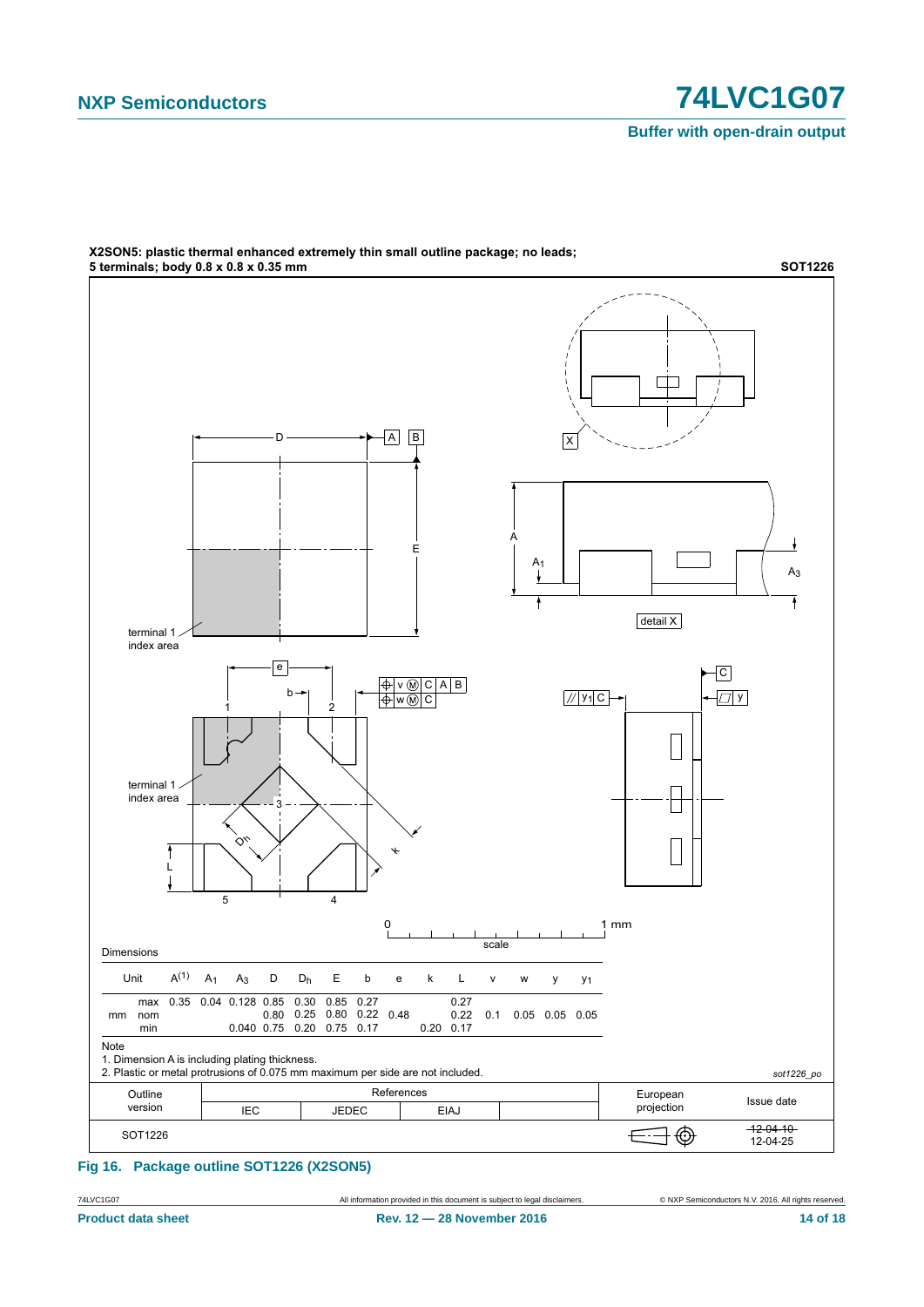# <span id="page-14-0"></span>**14. Abbreviations**

| <b>Table 11. Abbreviations</b> |                                         |  |  |  |  |  |
|--------------------------------|-----------------------------------------|--|--|--|--|--|
| Acronym                        | <b>Description</b>                      |  |  |  |  |  |
| <b>CMOS</b>                    | Complementary Metal Oxide Semiconductor |  |  |  |  |  |
| <b>DUT</b>                     | Device Under Test                       |  |  |  |  |  |
| <b>ESD</b>                     | ElectroStatic Discharge                 |  |  |  |  |  |
| <b>HBM</b>                     | Human Body Model                        |  |  |  |  |  |
| <b>MM</b>                      | Machine Model                           |  |  |  |  |  |
| <b>TTL</b>                     | Transistor-Transistor Logic             |  |  |  |  |  |

# <span id="page-14-1"></span>**15. Revision history**

#### **Table 12. Revision history**

| Document ID    | Release date         | Data sheet status                                                                | <b>Change notice</b> | <b>Supersedes</b> |  |  |  |  |  |
|----------------|----------------------|----------------------------------------------------------------------------------|----------------------|-------------------|--|--|--|--|--|
| 74LVC1G07 v.12 | 20161128             | Product data sheet                                                               |                      | 74LVC1G07 v.11    |  |  |  |  |  |
| Modifications: |                      | Table 7: The maximum limits for leakage current and supply current have changed. |                      |                   |  |  |  |  |  |
| 74LVC1G07 v.11 | 20120629             | Product data sheet                                                               |                      | 74LVC1G07 v.10    |  |  |  |  |  |
| Modifications: |                      | Added type number 74LVC1G07GX (SOT1226)                                          |                      |                   |  |  |  |  |  |
|                |                      | Package outline drawing of SOT886 (Figure 12) modified.                          |                      |                   |  |  |  |  |  |
| 74LVC1G07 v.10 | 20111207             | Product data sheet                                                               |                      | 74LVC1G07 v.9     |  |  |  |  |  |
| Modifications: | Legal pages updated. |                                                                                  |                      |                   |  |  |  |  |  |
| 74LVC1G07 v.9  | 20100824             | Product data sheet                                                               |                      | 74LVC1G07 v.8     |  |  |  |  |  |
| 74LVC1G07 v.8  | 20070717             | Product data sheet                                                               |                      | 74LVC1G07 v.7     |  |  |  |  |  |
| 74LVC1G07 v.7  | 20070515             | Product data sheet                                                               |                      | 74LVC1G07 v.6     |  |  |  |  |  |
| 74LVC1G07 v.6  | 20040907             | Product specification                                                            |                      | 74LVC1G07 v.5     |  |  |  |  |  |
| 74LVC1G07 v.5  | 20030307             | Product specification                                                            |                      | 74LVC1G07 v.4     |  |  |  |  |  |
| 74LVC1G07 v.4  | 20021002             | Product specification                                                            |                      | 74LVC1G07 v.3     |  |  |  |  |  |
| 74LVC1G07 v.3  | 20020528             | Product specification                                                            |                      | 74LVC1G07 v.2     |  |  |  |  |  |
| 74LVC1G07 v.2  | 20010406             | Product specification                                                            |                      | 74LVC1G07 v.1     |  |  |  |  |  |
| 74LVC1G07 v.1  | 20001122             | Product specification                                                            |                      |                   |  |  |  |  |  |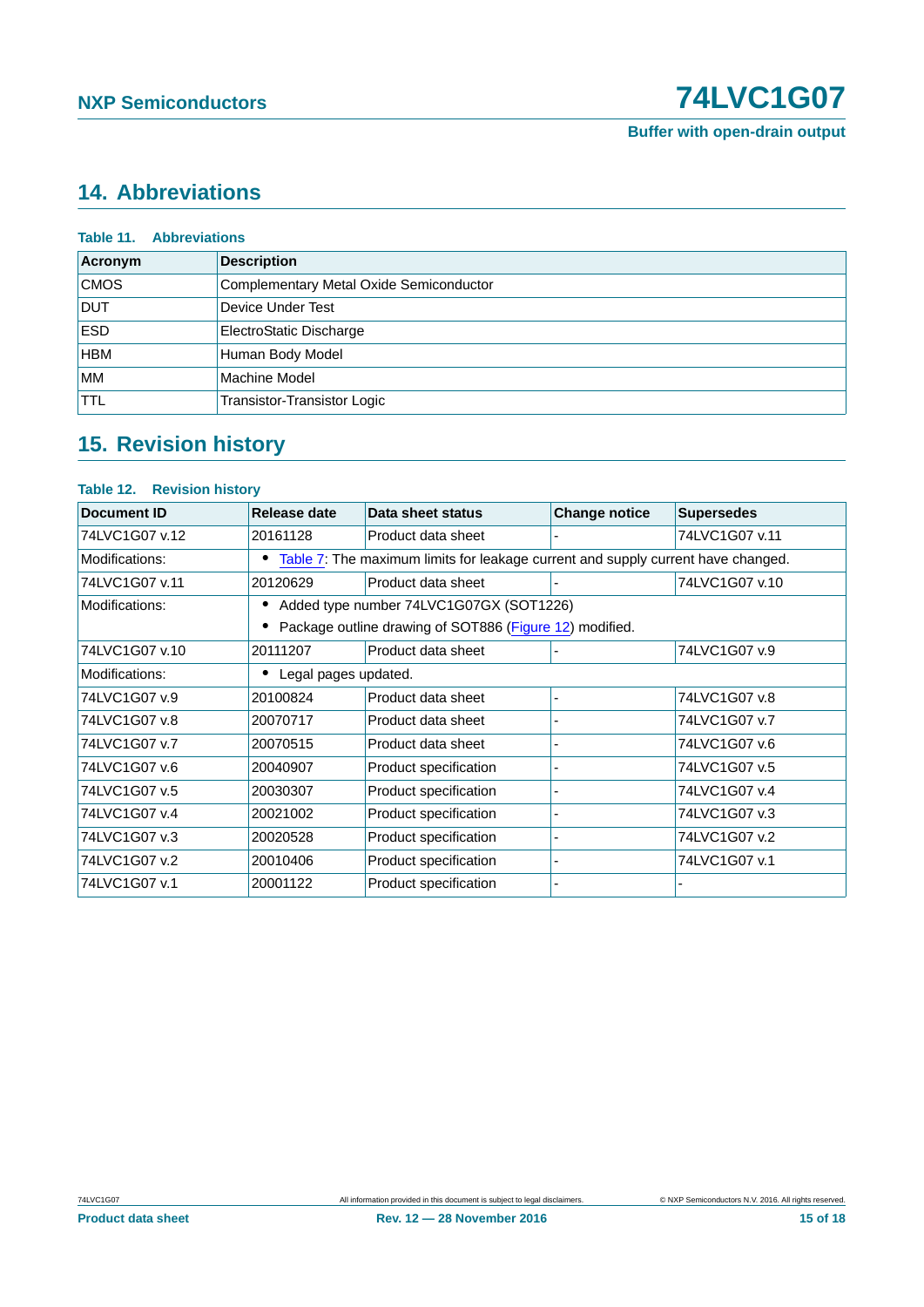### <span id="page-15-3"></span>**16. Legal information**

#### <span id="page-15-4"></span>**16.1 Data sheet status**

| Document status[1][2]          | <b>Product status</b> <sup>[3]</sup> | <b>Definition</b>                                                                     |
|--------------------------------|--------------------------------------|---------------------------------------------------------------------------------------|
| Objective [short] data sheet   | Development                          | This document contains data from the objective specification for product development. |
| Preliminary [short] data sheet | Qualification                        | This document contains data from the preliminary specification.                       |
| Product [short] data sheet     | Production                           | This document contains the product specification.                                     |

<span id="page-15-0"></span>[1] Please consult the most recently issued document before initiating or completing a design.

<span id="page-15-1"></span>[2] The term 'short data sheet' is explained in section "Definitions".

<span id="page-15-2"></span>[3] The product status of device(s) described in this document may have changed since this document was published and may differ in case of multiple devices. The latest product status<br>information is available on the Intern

#### <span id="page-15-5"></span>**16.2 Definitions**

**Draft —** The document is a draft version only. The content is still under internal review and subject to formal approval, which may result in modifications or additions. NXP Semiconductors does not give any representations or warranties as to the accuracy or completeness of information included herein and shall have no liability for the consequences of use of such information.

**Short data sheet —** A short data sheet is an extract from a full data sheet with the same product type number(s) and title. A short data sheet is intended for quick reference only and should not be relied upon to contain detailed and full information. For detailed and full information see the relevant full data sheet, which is available on request via the local NXP Semiconductors sales office. In case of any inconsistency or conflict with the short data sheet, the full data sheet shall prevail.

**Product specification —** The information and data provided in a Product data sheet shall define the specification of the product as agreed between NXP Semiconductors and its customer, unless NXP Semiconductors and customer have explicitly agreed otherwise in writing. In no event however, shall an agreement be valid in which the NXP Semiconductors product is deemed to offer functions and qualities beyond those described in the Product data sheet.

#### <span id="page-15-6"></span>**16.3 Disclaimers**

**Limited warranty and liability —** Information in this document is believed to be accurate and reliable. However, NXP Semiconductors does not give any representations or warranties, expressed or implied, as to the accuracy or completeness of such information and shall have no liability for the consequences of use of such information. NXP Semiconductors takes no responsibility for the content in this document if provided by an information source outside of NXP Semiconductors.

In no event shall NXP Semiconductors be liable for any indirect, incidental, punitive, special or consequential damages (including - without limitation - lost profits, lost savings, business interruption, costs related to the removal or replacement of any products or rework charges) whether or not such damages are based on tort (including negligence), warranty, breach of contract or any other legal theory.

Notwithstanding any damages that customer might incur for any reason whatsoever, NXP Semiconductors' aggregate and cumulative liability towards customer for the products described herein shall be limited in accordance with the *Terms and conditions of commercial sale* of NXP Semiconductors.

**Right to make changes —** NXP Semiconductors reserves the right to make changes to information published in this document, including without limitation specifications and product descriptions, at any time and without notice. This document supersedes and replaces all information supplied prior to the publication hereof.

**Suitability for use —** NXP Semiconductors products are not designed, authorized or warranted to be suitable for use in life support, life-critical or safety-critical systems or equipment, nor in applications where failure or malfunction of an NXP Semiconductors product can reasonably be expected to result in personal injury, death or severe property or environmental damage. NXP Semiconductors and its suppliers accept no liability for inclusion and/or use of NXP Semiconductors products in such equipment or applications and therefore such inclusion and/or use is at the customer's own risk.

**Applications —** Applications that are described herein for any of these products are for illustrative purposes only. NXP Semiconductors makes no representation or warranty that such applications will be suitable for the specified use without further testing or modification.

Customers are responsible for the design and operation of their applications and products using NXP Semiconductors products, and NXP Semiconductors accepts no liability for any assistance with applications or customer product design. It is customer's sole responsibility to determine whether the NXP Semiconductors product is suitable and fit for the customer's applications and products planned, as well as for the planned application and use of customer's third party customer(s). Customers should provide appropriate design and operating safeguards to minimize the risks associated with their applications and products.

NXP Semiconductors does not accept any liability related to any default, damage, costs or problem which is based on any weakness or default in the customer's applications or products, or the application or use by customer's third party customer(s). Customer is responsible for doing all necessary testing for the customer's applications and products using NXP Semiconductors products in order to avoid a default of the applications and the products or of the application or use by customer's third party customer(s). NXP does not accept any liability in this respect.

**Limiting values —** Stress above one or more limiting values (as defined in the Absolute Maximum Ratings System of IEC 60134) will cause permanent damage to the device. Limiting values are stress ratings only and (proper) operation of the device at these or any other conditions above those given in the Recommended operating conditions section (if present) or the Characteristics sections of this document is not warranted. Constant or repeated exposure to limiting values will permanently and irreversibly affect the quality and reliability of the device.

**Terms and conditions of commercial sale —** NXP Semiconductors products are sold subject to the general terms and conditions of commercial sale, as published at<http://www.nxp.com/profile/terms>, unless otherwise agreed in a valid written individual agreement. In case an individual agreement is concluded only the terms and conditions of the respective agreement shall apply. NXP Semiconductors hereby expressly objects to applying the customer's general terms and conditions with regard to the purchase of NXP Semiconductors products by customer.

**No offer to sell or license —** Nothing in this document may be interpreted or construed as an offer to sell products that is open for acceptance or the grant, conveyance or implication of any license under any copyrights, patents or other industrial or intellectual property rights.

74LVC1G07 All information provided in this document is subject to legal disclaimers. © NXP Semiconductors N.V. 2016. All rights reserved.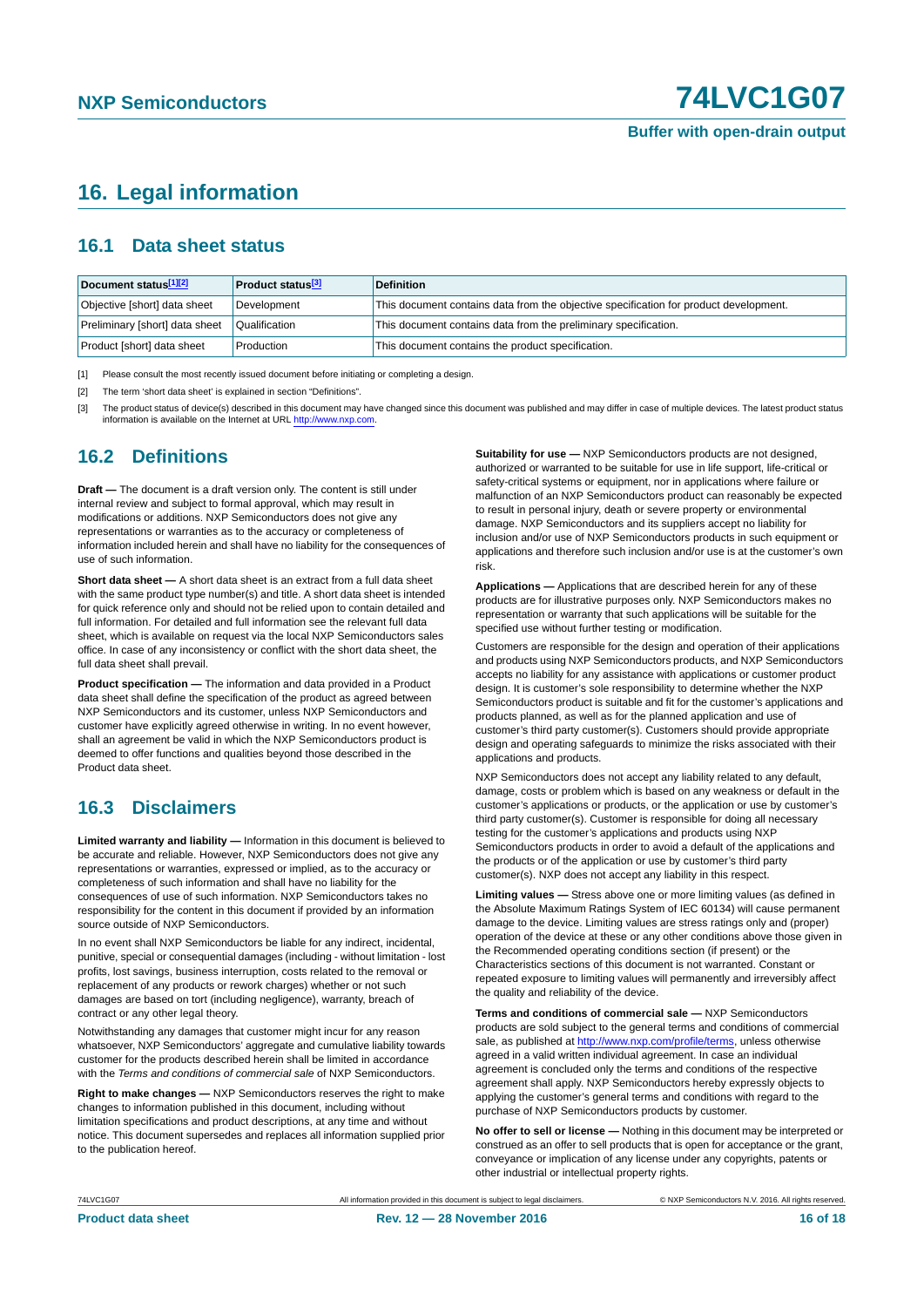#### **Buffer with open-drain output**

**Export control —** This document as well as the item(s) described herein may be subject to export control regulations. Export might require a prior authorization from competent authorities.

**Non-automotive qualified products —** Unless this data sheet expressly states that this specific NXP Semiconductors product is automotive qualified, the product is not suitable for automotive use. It is neither qualified nor tested in accordance with automotive testing or application requirements. NXP Semiconductors accepts no liability for inclusion and/or use of non-automotive qualified products in automotive equipment or applications.

In the event that customer uses the product for design-in and use in automotive applications to automotive specifications and standards, customer (a) shall use the product without NXP Semiconductors' warranty of the product for such automotive applications, use and specifications, and (b) whenever customer uses the product for automotive applications beyond

NXP Semiconductors' specifications such use shall be solely at customer's own risk, and (c) customer fully indemnifies NXP Semiconductors for any liability, damages or failed product claims resulting from customer design and use of the product for automotive applications beyond NXP Semiconductors' standard warranty and NXP Semiconductors' product specifications.

**Translations —** A non-English (translated) version of a document is for reference only. The English version shall prevail in case of any discrepancy between the translated and English versions.

#### <span id="page-16-0"></span>**16.4 Trademarks**

Notice: All referenced brands, product names, service names and trademarks are the property of their respective owners.

### <span id="page-16-1"></span>**17. Contact information**

For more information, please visit: **http://www.nxp.com**

For sales office addresses, please send an email to: **salesaddresses@nxp.com**